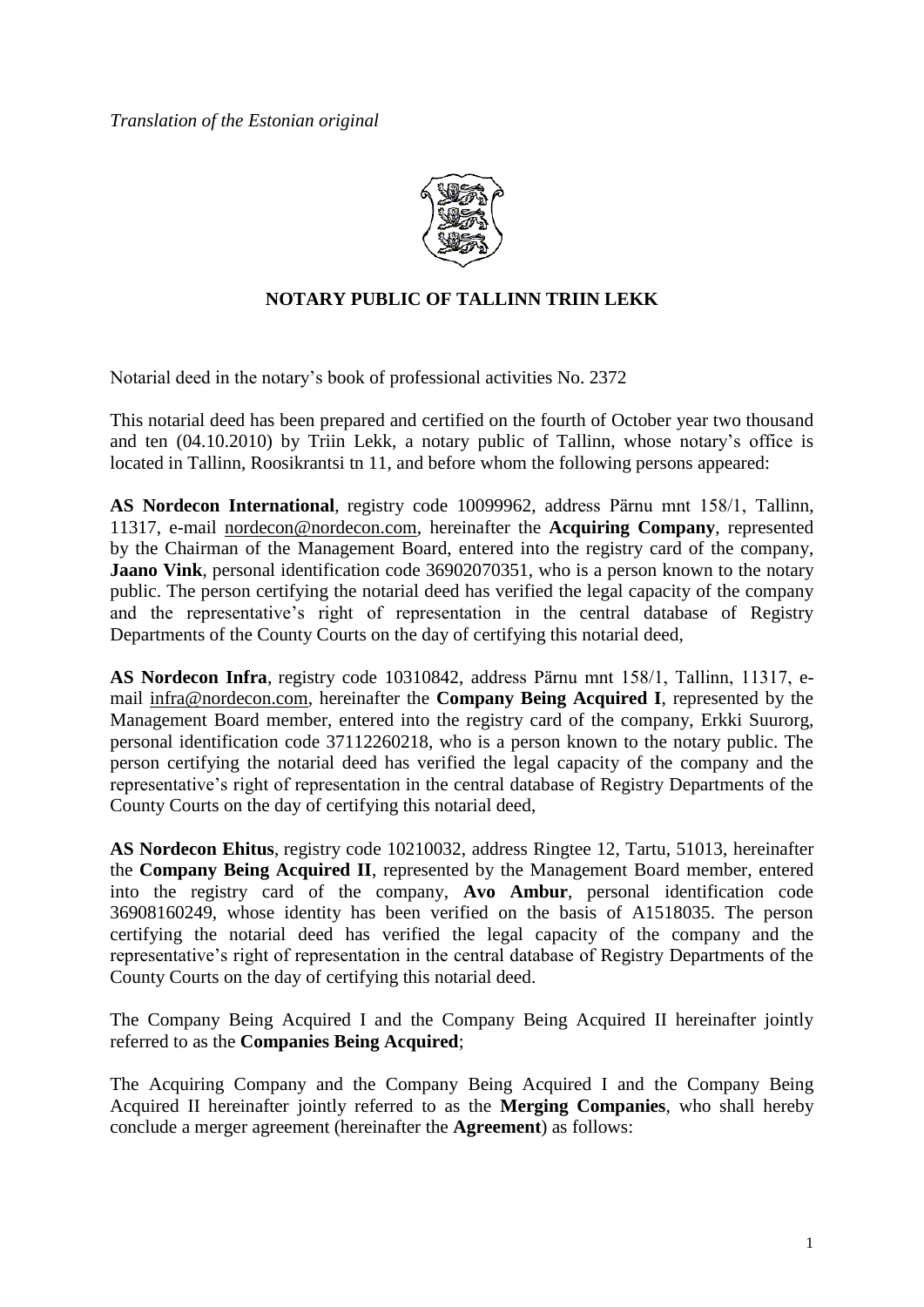## **MERGER AGREEMENT**

## **1. MERGING COMPANIES**

**1.1 The Acquiring Company is AS Nordecon International**, registry code 10099962, address Pärnu mnt 158/1, Tallinn, 11317, with the share capital of three hundred and seven million five hundred and sixty-seven thousand two hundred and eighty (307,567,280) kroons.

**1.2 The Company Being Acquired I is AS Nordecon Infra,** registry code 10310842, address Pärnu mnt 158/1, Tallinn, 11317, with the share capital of one hundred million (100,000,000) kroons.

1.2.1 Pursuant to the share register of the Company Being Acquired I, issued by the Estonian Central Register of Securities, the sole shareholder of the Company Being Acquired I is the Acquiring Company, who owns ten million (10,000,000) shares of the Company Being Acquired I, with the nominal value of ten (10) kroons each share, which form one hundred percent (100%) of the share capital of the Company Being Acquired I and of the votes represented by the shares. The certifier of the notarial deed has verified the fact that all the shares belong to the Acquiring Company and that there are no rights of third parties with respect to the shares on the basis of the share register of the Company Being Acquired I.

**1.3 The Company Being Acquired II is AS Nordecon Ehitus**, registry code 10210032, address Ringtee 12, Tartu, 51013, with the share capital of forty million (40,000,000) kroons.

1.3.1 Pursuant to the share register of the Company Being Acquired II, issued by the Estonian Central Register of Securities, the sole shareholder of the Company Being Acquired II is the Acquiring Company, who owns four million (4,000,000) shares of the Company Being Acquired II, with the nominal value of ten (10) kroons each share, which form one hundred percent (100%) of the share capital of the Company Being Acquired II and of the votes represented by the shares. The certifier of the notarial deed has verified the fact that all the shares belong to the Acquiring Company and that there are no rights of third parties with respect to the shares (except for the lien) on the basis of the share register of the Company Being Acquired II.

## **2. REPRESENTATIONS AND WARRANTIES OF THE MERGING COMPANIES**

#### **2.1 The Acquiring Company represents and warrants that:**

2.1.1 All data set out in this Agreement with respect to the Acquiring Company is true and correct;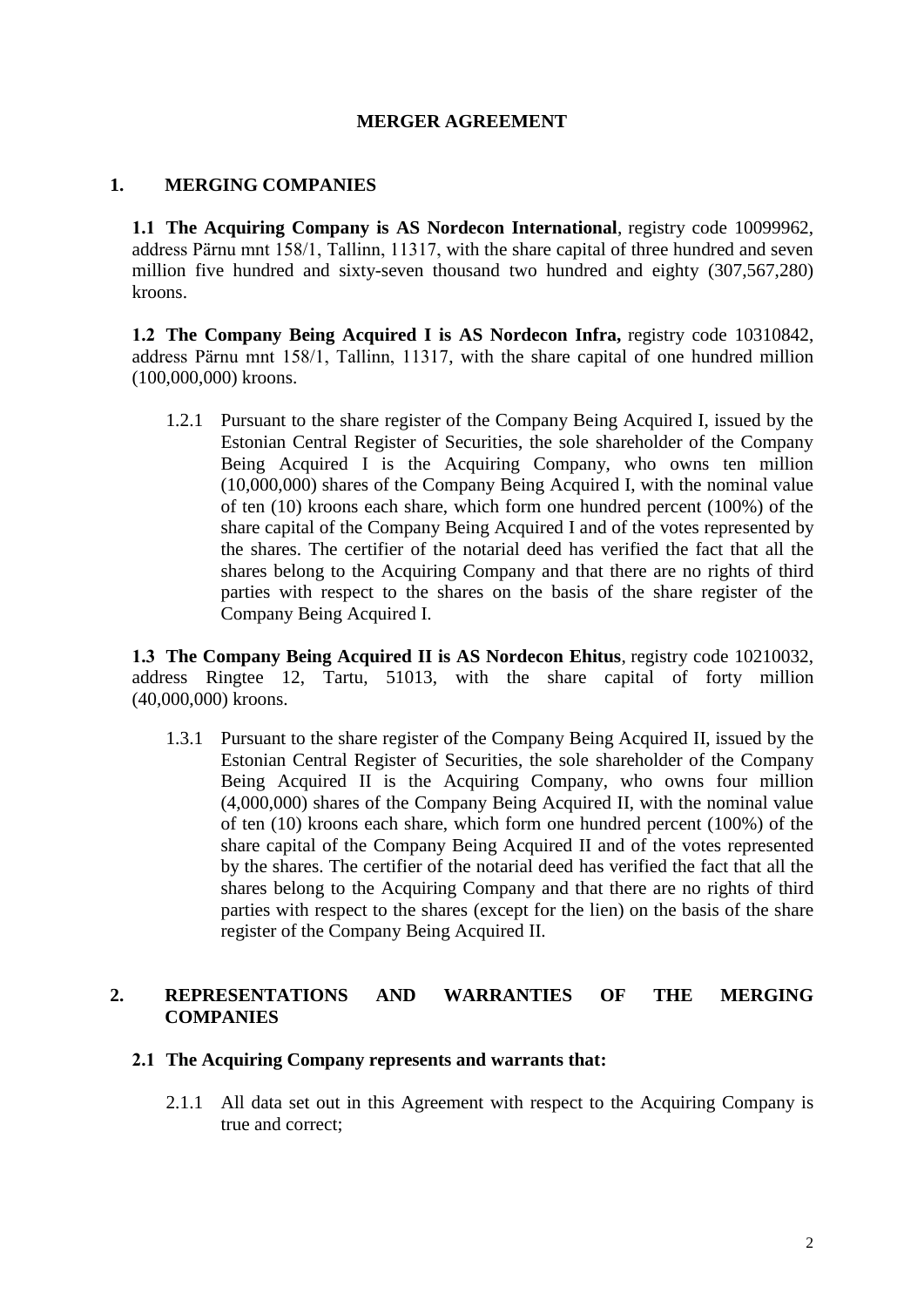- 2.1.2 No resolution on the alteration of the share capital of the Acquiring Company has been adopted by the shareholders of the Acquiring Company until the conclusion of this Agreement;
- 2.1.3 The assets of the Acquiring Company have been encumbered with the following commercial pledges:
	- (a) A first ranking commercial pledge in the amount of 45,000,000 kroons entered into the commercial pledge register in 24.11.1997 for the benefit of Swedbank AS (with former business name Aktsiaselts Hansapank; registry code 10060701);
	- (b) A second ranking commercial pledge in the amount of 35,000,000 kroons entered into the commercial pledge register in 21.05.1998 for the benefit of Swedbank AS (with former business name Aktsiaselts Hansapank; registry code 10060701);
	- (c) A third ranking commercial pledge in the amount of 30,000,000 kroons entered into the commercial pledge register in 04.08.2006 for the benefit of Swedbank AS (with the former business name Aktsiaselts Hansapank; registry code 10060701);
	- (d) A fourth ranking commercial pledge in the amount of 20,000,000 kroons entered into the commercial pledge register registered in 13.10.2006 for the benefit Swedbank AS (with the former business name Aktsiaselts Hansapank; registry code 10060701);
	- (e) A fifth ranking commercial pledge in the amount of 200,000,000 kroons entered into the commercial pledge register in 05.04.2007 for the benefit of Swedbank AS (with the former business name Aktsiaselts Hansapank; registry code 10060701);
	- (f) A sixth ranking commercial pledge in the amount of 30,000,000 kroons entered into the commercial pledge register in 15.06.2007 for the benefit of Swedbank AS (with the former business name Aktsiaselts Hansapank; registry code 10060701);
- 2.1.4 The Acquiring Company is not in bankruptcy; no bankruptcy proceedings have been initiated against the Acquiring Company, no bankruptcy warnings have been filed with respect to the Acquiring Company;
- 2.1.5 The Acquiring Company is aware of the economic situation of the Company Being Acquired I and the Company Being Acquired II;
- 2.1.6 There are no circumstances which would hinder or preclude the right of the Acquiring Company to conclude this Agreement;

**2.2 The representative of the Acquiring Company represents and warrants that** his authorities are valid, he has not been recalled from the management board, his authorities have not been abolished by the Acquiring Company, and he has all the powers to conclude this Agreement on behalf of the Acquiring Company.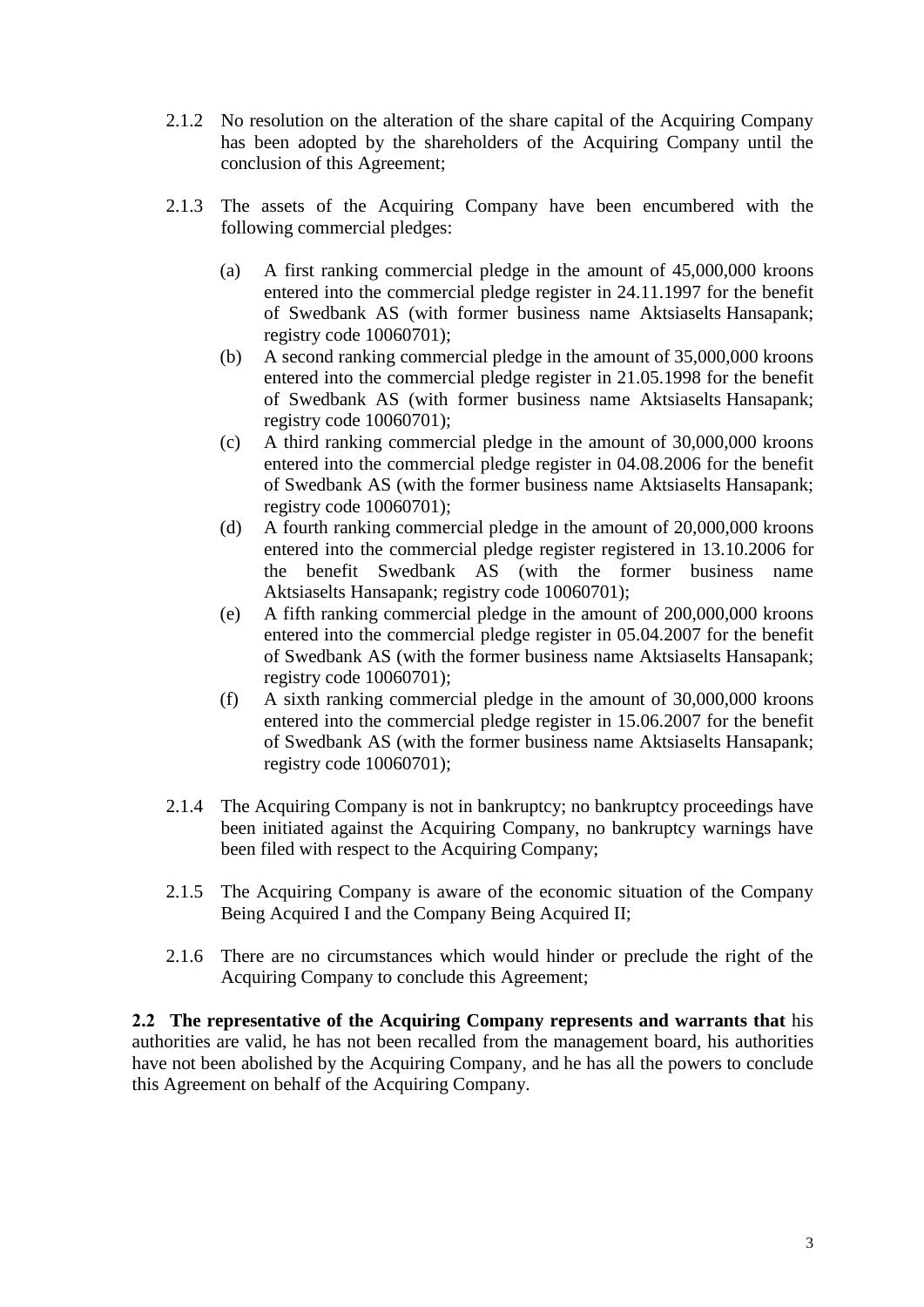#### **2.3 The Company Being Acquired I represents and warrants that:**

- 2.3.1 All data set out in this Agreement with respect to the Company Being Acquired I is true and correct;
- 2.3.2 No resolution on the alteration of the share capital of the Company Being Acquired I has been adopted by the sole shareholder of the Company Being Acquired I until the conclusion of this Agreement;
- 2.3.3 The assets of the Company Being Acquired I have been encumbered with the following commercial pledges:
	- (a) A first ranking commercial pledge in the amount of 2,300,000 kroons entered into the commercial pledge register in 06.11.1997 for the benefit of AS SEB Pank (with former business names Aktsiaselts Eesti Ühispank and Aktsiaselts SEB Eesti Ühispank; registry code 10004252);
	- (b) A second ranking commercial pledge in the amount of 13,000,000 kroons entered into the commercial pledge register in 27.04.1998 for the benefit of AS SEB Pank (with former business names Aktsiaselts Eesti Ühispank and Aktsiaselts SEB Eesti Ühispank; registry code 10004252);
	- (c) A third ranking commercial pledge in the amount of 20,000,000 kroons entered into the commercial pledge register in 11.03.2003 for the benefit of AS SEB Pank (with former business names Aktsiaselts Eesti Ühispank and Aktsiaselts SEB Eesti Ühispank; registry code 10004252);
	- (d) A fourth ranking commercial pledge in the amount of 25,000,000 kroons entered into the commercial pledge register in 06.04.2006 for the benefit of AS SEB Pank (with former business names Aktsiaselts Eesti Ühispank and Aktsiaselts SEB Eesti Ühispank; registry code 10004252);
	- (e) A fifth ranking commercial pledge in the amount of 39,700,000 kroons entered into the commercial register in 27.06.2007 for the benefit of AS SEB Pank (with former business names Aktsiaselts Eesti Ühispank and Aktsiaselts SEB Eesti Ühispank; registry code 10004252);
	- (f) A sixth ranking commercial pledge in the amount of 15,000,000 kroons entered into the commercial pledge register in 30.05.2008 for the benefit of AS SEB Pank (registry code 10004252);
	- (g) A seventh ranking commercial pledge in the amount of 55,000,000 kroons entered into the commercial pledge register in 13.08.2008 for the benefit AS SEB Pank (registry code 10004252);
	- (h) An eighth ranking commercial pledge in the amount of 95,000,000 kroons and entered into the commercial pledge register in 08.10.2009 for the benefit of Nordea Bank Finland Plc (registry code 1680235-8 of the Republic of Finland);
	- (i) A ninth ranking commercial pledge in the amount of 6,700,000 kroons entered into the commercial pledge register in 23.10.2009 for the benefit of Nordea Bank Finland Plc (registry code 1680235-8 of the Republic of Finland);
- 2.3.4 The shares of the Company Being Acquired I have not been encumbered with any third party rights and no third party has any claims in respect of the shares, deriving from the law or a transaction, except for the pledge of shares;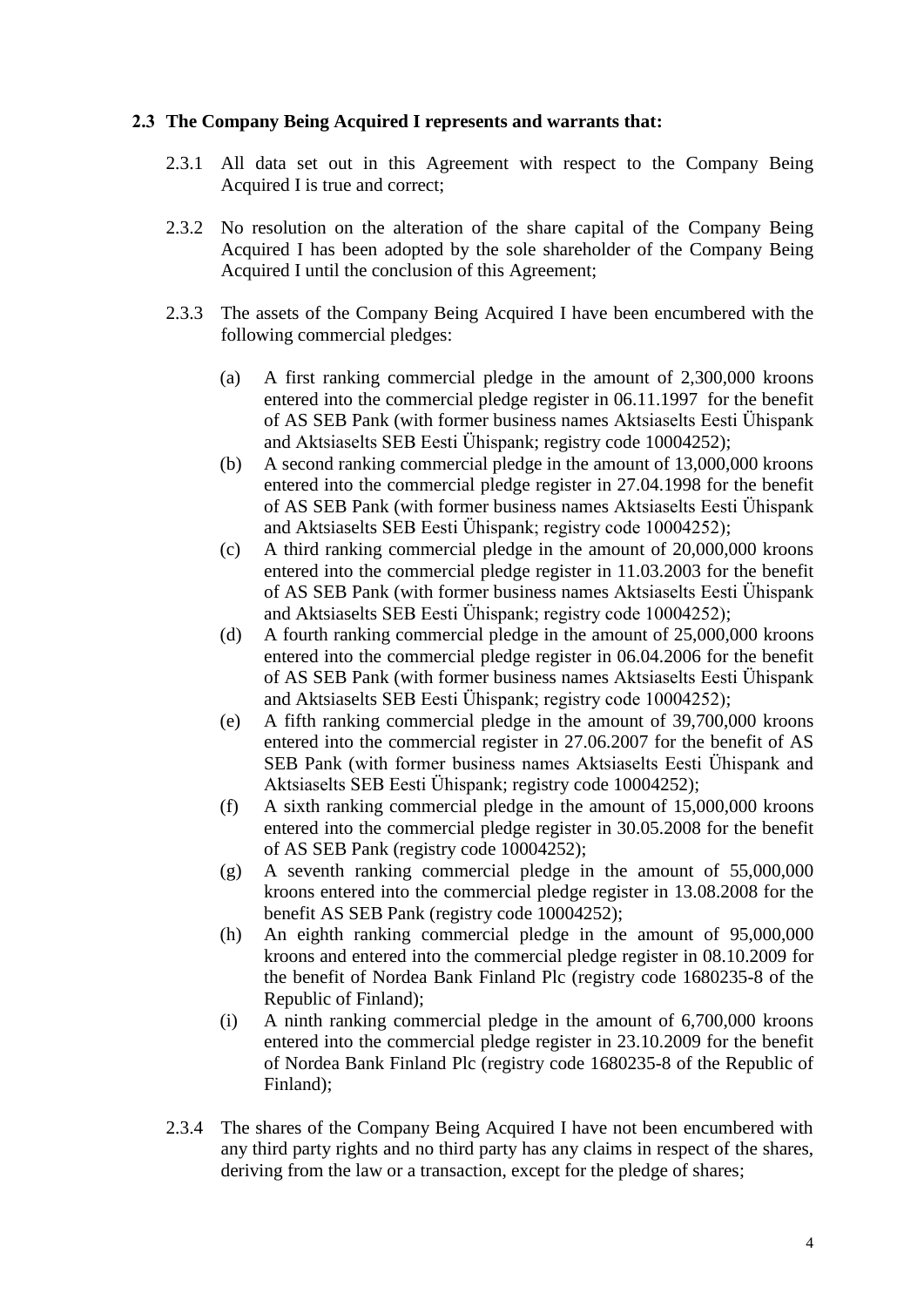- 2.3.5 The Company Being Acquired I has not issued preference shares or convertible debentures;
- 2.3.6 The Company Being Acquired I is not in bankruptcy; no bankruptcy proceedings have been initiated against the Company Being Acquired I, no bankruptcy warnings have been filed with respect to the Company Being Acquired I;
- 2.3.7 There are no circumstances which would hinder or preclude the right of the Company Being Acquired I to conclude this Agreement.

**2.4 The representative of the Company Being Acquired I represents and warrants that** his authorities are valid, he has not been recalled from the management board, his authorities have not been abolished by the Company Being Acquired I, and he has all the powers to conclude this Agreement on behalf of the Company Being Acquired I.

## **2.5 The Company Being Acquired II represents and warrants that:**

- 2.5.1 All data set out in this Agreement with respect to the Company Being Acquired II is true and correct;
- 2.5.2 No resolution on the alteration of the share capital of the Company Being Acquired II has been adopted by the sole shareholder of the Company Being Acquired II until the conclusion of this Agreement;
- 2.5.3 The assets of the Company Being Acquired II have been encumbered with the following commercial pledge:
	- (a) A first ranking commercial pledge in the amount of 50,000,000 kroons entered into the commercial pledge register in 26.05.1997 for the benefit of Swedbank AS (former business name Aktsiaselts Hansapank; registry code 10060701);
- 2.5.4 The shares of the Company Being Acquired II have not been encumbered with any third party rights and no third party has any claims in respect of the shares, deriving from the law or a transaction, except for the pledge of shares;
- 2.5.5 The Company Being Acquired II has not issued preference shares or convertible debentures;
- 2.5.6 The Company Being Acquired II is not in bankruptcy; no bankruptcy proceedings have been initiated against the Company Being Acquired II, no bankruptcy warnings have been filed with respect to the Company Being Acquired II;
- 2.5.7 There are no circumstances which would hinder or preclude the right of the Company Being Acquired II to conclude this Agreement.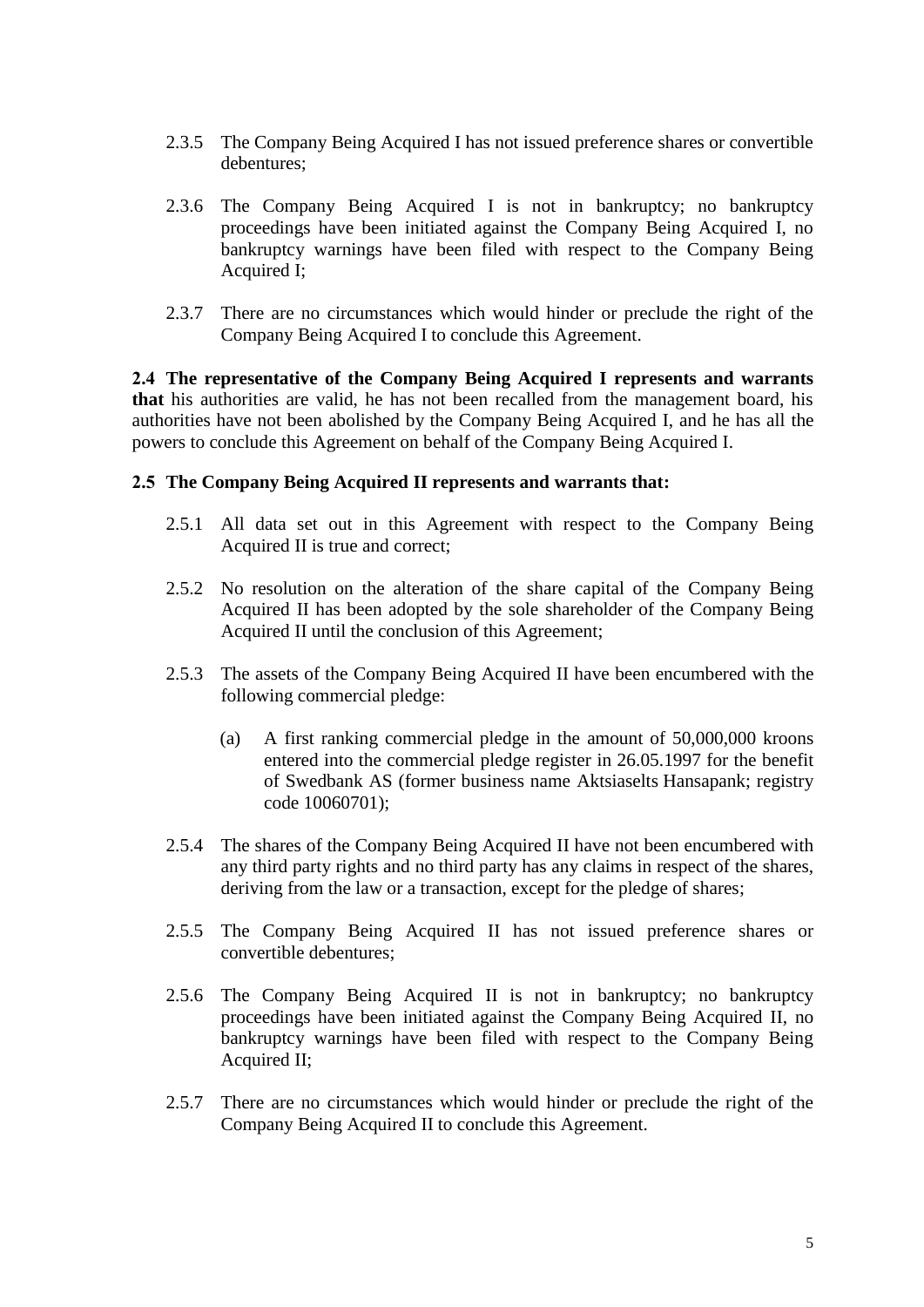**2.6 The representative of the Company Being Acquired II represents and warrants that** his authorities are valid, he has not been recalled from the management board, his authorities have not been abolished by the Company Being Acquired II, and he has all the powers to conclude this Agreement on behalf of the Company Being Acquired II.

## **2.7 The Merging Companies represent and warrant that:**

- 2.7.1 They have examined the documents which form the basis for the conclusion of this Agreement, they deem these documents to be sufficient for the conclusion of the Agreement and they do not wish additional documents to be obtained or the circumstances pertaining to the transaction to be further verified by the certifier of the notarial deed.
- 2.7.2 They are aware that the merger cannot be contested after it has been entered into the commercial register of the seat of the Acquiring Company.

# **3. MERGER**

**3.1** The Companies Being Acquired shall merge with the Acquiring Company on the terms and conditions set forth in this Agreement and in the laws of the Republic of Estonia. The Acquiring Company merges the Companies Being Acquired with itself. As a result of the merger, the Companies Being Acquired shall be dissolved without liquidation proceedings and the Acquiring Company shall succeed to all the rights and obligations of the Companies Being Acquired.

**3.2** The Companies Being Acquired and the Acquiring Company hereby agree that all the assets of the Companies Being Acquired shall be transferred to the Acquiring Company. Upon the entry of the merger into the commercial register of the seat of the Acquiring Company, all the assets of the Companies Being Acquired, including the rights and obligations, shall be transferred to the Acquiring Company.

**3.3** Since all shares of the Companies Being Acquired are held by the Acquiring Company, then under Section 403(4) of the Commercial Code (in Estonian: *Äriseadustik*), the shares of the Companies Being Acquired shall not be exchanged and they shall become invalid as of the entry of the merger into the commercial register. Therefore, the Acquiring Company, as the sole shareholder of the Companies Being Acquired, shall not obtain any shareholder's rights in the Acquiring Company.

**3.4** The share capital of the Acquiring Company shall not be increased in connection with the merger.

**3.5** The Acquiring Company shall continue its activities under the business name Nordecon AS.

**3.6** The merger shall not be audited pursuant to Section 394(2) of the Commercial Code and therefore no remuneration shall be paid to the auditor.

**3.7** For the rights and obligations to arise from the Agreement, the Agreement has to be approved by the general meeting of shareholders of the Acquiring Company and the sole shareholder of the Companies Being Acquired.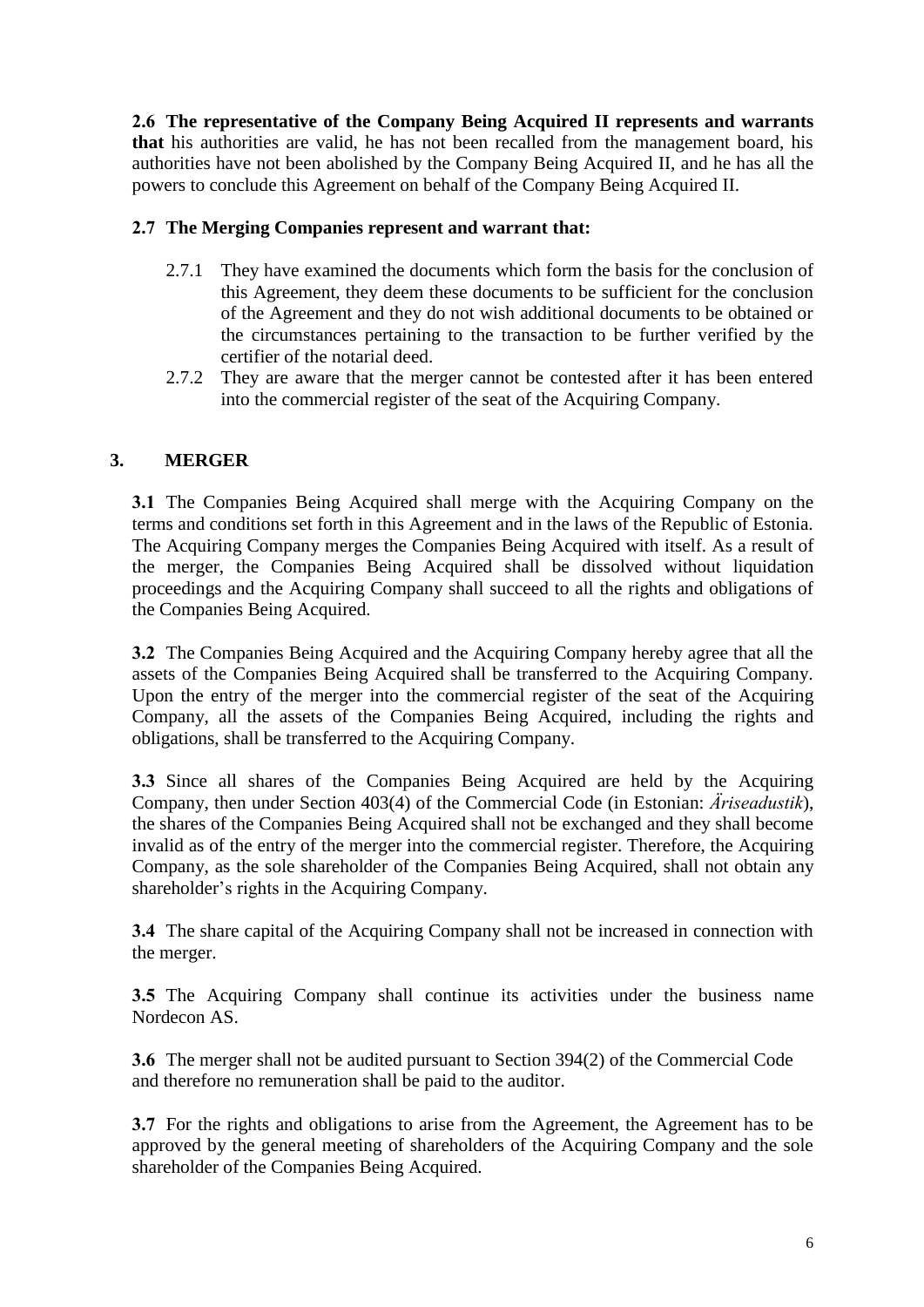## **4. EMPLOYEES AND MANAGEMENT**

**4.1** Upon entry of the merger into the commercial register of the seat of the Acquiring Company, all employment contracts concluded with the employees of the Companies Being Acquired shall be transferred to the Acquiring Company. As of the entry of the merger into the commercial register, the employees of the Companies Being Acquired shall be considered the employees of the Acquiring Company in accordance with the concluded employment contracts, and the employer's rights and obligations deriving from the employment contracts shall be transferred to the Acquiring Company. The merger shall not terminate the employment contracts that have been concluded with the employees and shall not alter the legal status of the employees in any other way.

**4.2** Upon entry of the merger into the commercial register of the seat of the Acquiring Company, the authorities of the members of the Management Board and the Supervisory Board of the Companies Being Acquired shall be deemed to have expired. No benefits shall be granted to the members of the Management Board and the Supervisory Board of the Merging Companies in connection with the merger.

## **5. MERGER BALANCE SHEET DATE**

**5.1** The transactions of the Companies Being Acquired shall be deemed to be undertaken by the Acquiring Company as of 01.10.2010 (merger balance sheet date).

## **6. EXPLANATIONS OF THE CERTIFIER OF THE NOTARIAL DEED**

The certifier of the notarial deed has explained to the parties to the Agreement the following:

**6.1** Pursuant to Section 391 of the Commercial Code, a company (company being acquired) may merge with another company (acquiring company). The company being acquired shall be deemed to be dissolved. The merger shall be effected without a liquidation proceeding. The assets of the company being acquired, including its obligations, shall transfer to the acquiring company upon merger. The shareholders of the company being acquired shall become shareholders of the acquiring company upon merger. Merging companies may be of the same type or of different type entered into the commercial register in Estonia unless otherwise provided by law.

**6.2** Pursuant to Section 392 of the Commercial Code, in order to merge, the management boards of the companies shall conclude a merger agreement. Rights and obligations shall arise from the merger agreement after approval of the agreement pursuant to the procedure provided for in Sections 397, 412, 421 of the Commercial Code.

**6.3** Pursuant to Section 393 of the Commercial Code, the management boards of the merging companies shall prepare a written report (merger report) which shall explain and justify legally and economically the merger and merger agreement, including the share exchange ratio and amount of additional payments if additional payments are to be made. Difficulties relating to valuation shall be referred to separately in the report. A merger report need not be prepared if the only share or all the shares of the company being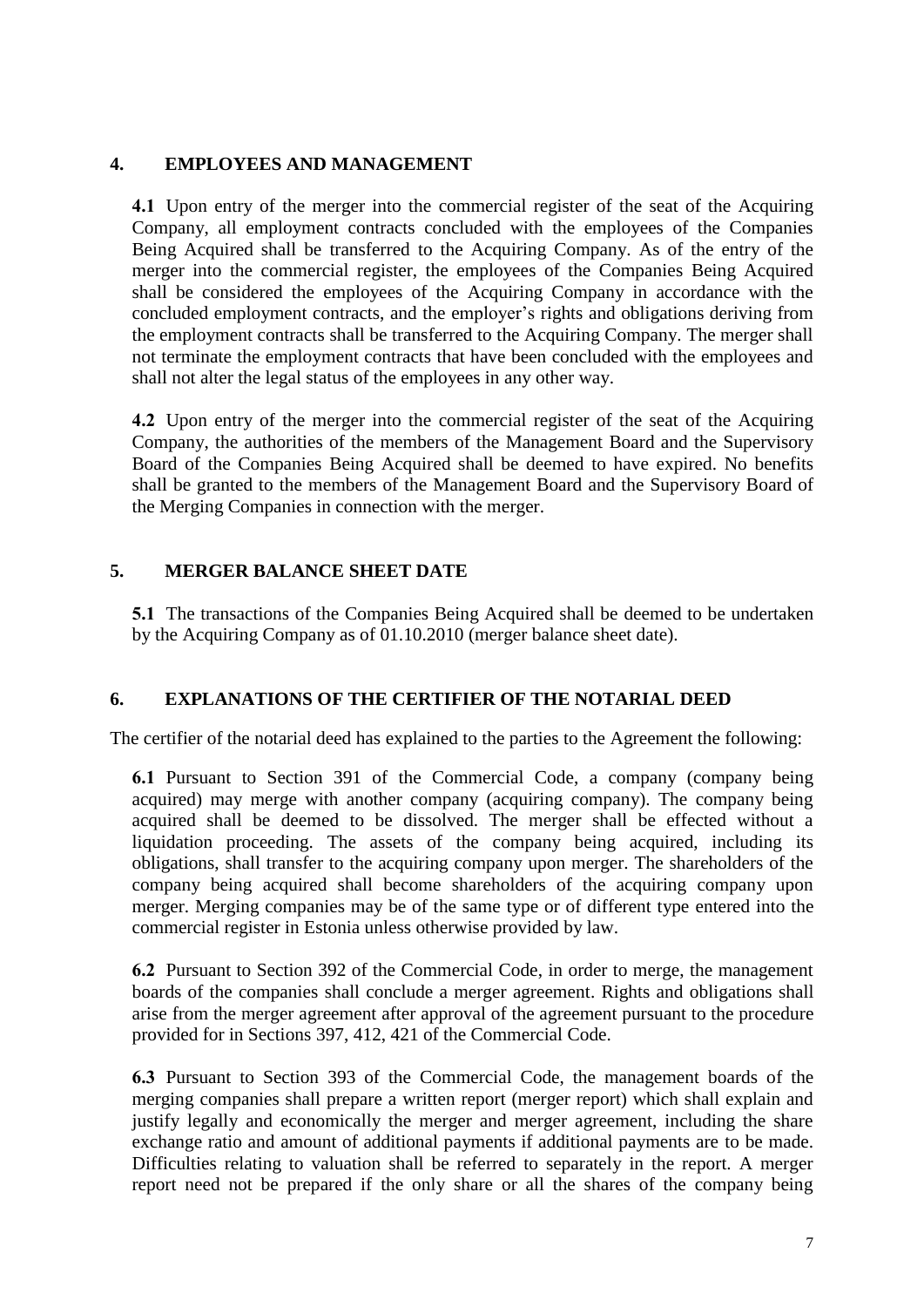acquired are held by the acquiring company, or if this is agreed to by all the shareholders of the merging company, unless the aggregate worldwide realised net turnover of the merging companies during the previous financial year exceeded 500 million kroons and the aggregate worldwide realised net turnover of each of at least two of the merging companies exceeded 100 million kroons and if the business activities of at least one of the merging companies are carried out in Estonia. Merging companies may prepare a joint merger report.

**6.4** Pursuant to Section 394 of the Commercial Code, an auditor need not audit a merger agreement if all shares of the company being acquired are held by the acquiring company, or if all shareholders of the merging company agree that an auditor need not audit the merger agreement.

**6.5** Pursuant to Section 397 of the Commercial Code, the rights and obligations shall arise from a merger agreement if the merger agreement is approved by all merging companies. The merger resolution must be in writing. The shareholders shall be provided with the opportunity to examine the merger agreement, merger report and auditor's report at least two weeks before deciding on approval of the merger agreement, unless otherwise provided by law.

**6.6** Section 419 of the Commercial Code provides that, if a public limited company is merged, then at least one (1) month before the general meeting to decide on the merger, the management board shall present to the shareholders the following for examination at the seat of the public limited company: 1) the merger agreement; 2) the three preceding annual reports and activity reports of the merging companies; 3) the merger report; 4) the auditor's report. If the last annual report of a merging public limited company is prepared earlier than six months before conclusion of the merger agreement, a balance sheet (interim balance sheet) as at the last quarter shall be prepared pursuant to the requirements for an annual report and shall be presented to the shareholders for examination. At least one (1) month before the general meeting to decide on merger, the management board shall submit a merger agreement to the registrar of the commercial register and shall publish a notice concerning entry into the merger agreement in the official publication *Ametlikud Teadaanded*. The notice shall set out that the merger agreement is available for examination in the registry department and in a place designated by the management board.

**6.7** Pursuant to Section 399 of the Commercial Code, the acquiring company shall publish, immediately after a merger has been entered into the commercial register of the seat of the acquiring company, a merger notice to the creditors of the merged companies in the publication *Ametlikud Teadaanded*, informing them of the possibility to submit, within six (6) months after the publication of the notice, their claims to the acquiring company in order to receive a security. The acquiring company shall secure the claims submitted by the creditors of the companies being acquired within six (6) months after the publication of the aforementioned notice, if the creditors have no possibility to demand satisfaction of the claims and they prove that the merger may endanger the satisfaction of the claims.

**6.8** Pursuant to Section 400 of the Commercial Code, the management board or the shareholders entitled to represent the merging company shall submit, not earlier than after one (1) month of the approval of the merger resolution, an application to enter the merger into the commercial register of the seat of the company. The following shall be appended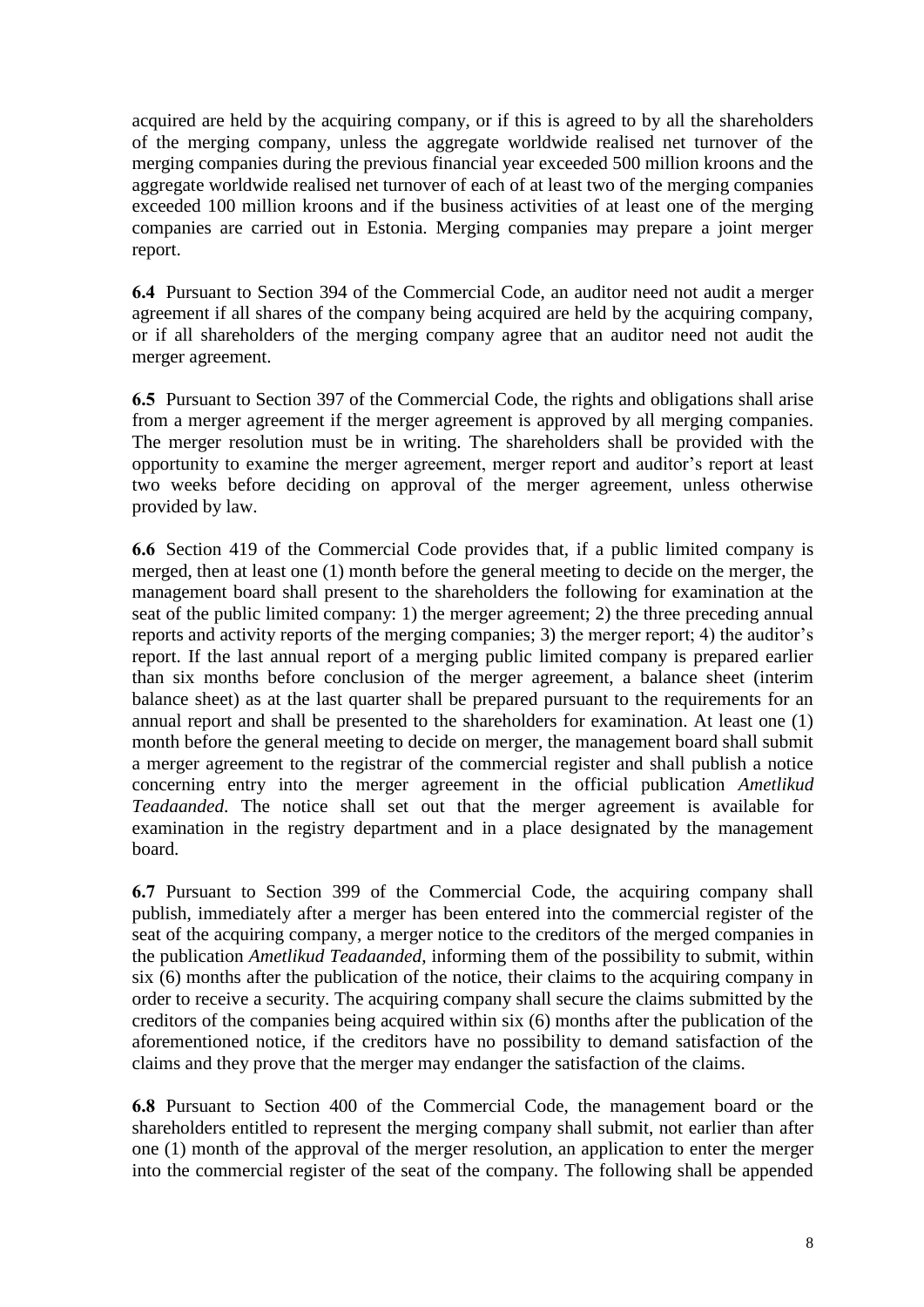to the application: 1) a notarised copy of the merger agreement; 2) the merger resolution; 3) the minutes of the meeting of the shareholders if the merger resolution was adopted at a meeting; 4) the permission for merger, if required; 5) the merger report or the agreements not to prepare one; 6) the auditor's report, if required, or the agreements not to prepare one; 7) the final balance sheet of the company being acquired if the company being acquired submits the application; 9) decision of the Competition Authority to grant permission for a concentration, if the obligation to request such permission arises from the Competition Act; 10) if the shares of the merging company are registered in the Estonian Central Register of Securities, the confirmation of the registrar of the Estonian Central Register of Securities that the management board of the merging company has informed the registrar of the merger. The registrar may enter the merger in the register only if the final balance sheet of the company being acquired is prepared as at a date not earlier than eight (8) months before submission of the petition to the commercial register. The provisions for preparation and approval of an annual report shall apply to the preparation and approval of a final balance sheet. The final balance sheet shall be prepared as at the day before the merger balance sheet. In an application, the members of the management board of the company shall confirm the merger resolution is not contested, or that a corresponding petition has been denied. The members of the management board of the acquiring company may also submit an application to enter the merger of the company being acquired into the commercial register.

**6.9** Pursuant to Section 402 of the Commercial Code, a merger shall be entered into the commercial register of the seat of the acquiring company if it has been entered into the commercial register of the seats of all the companies being acquired. Entry into the commercial register of the seat of the company being acquired shall indicate that the merger shall be deemed to be effected as of entry into the commercial register of the seat of the acquiring company. The registrar of the commercial register of the seat of the acquiring company shall notify the registrar of the seat of the company being acquired of the entry of the merger into the commercial register. Upon receiving the notification, the registrar shall make a notation in the commercial register regarding the time the merger was entered into the commercial register of the seat of the acquiring company. The registrar of the company being acquired shall send the documents of the company held by the registrar to the registrar of the seat of the acquiring company. (3) If the shares of a company being acquired have been entered into the Estonian Central Register of Securities, the registrar of the commercial register of the seat of the company being acquired shall promptly notify the registrar of the Estonian Central Register of Securities of the receipt of the aforementioned notification.

**6.10** Pursuant to Section 403 of the Commercial Code, the assets of a company being acquired shall transfer to the acquiring company as of the entry of the merger into the commercial register of the seat of the acquiring company. After entry of the merger into the commercial register of the seat of the acquiring company, entries regarding the transfer of assets shall be made in registers on the basis of an application from the acquiring company. A company being acquired shall be deemed to be dissolved as of the entry of the merger into the commercial register of the seat of the acquiring company. The registrar shall delete the company being acquired from the commercial register. The shareholders of the company being acquired shall become shareholders of the acquiring company as of the entry of the merger into the commercial register of the seat of the acquiring company, and their shares shall be exchanged for the shares of the acquiring company. The rights of third parties in respect of the exchanged shares shall remain valid with regard to the shares of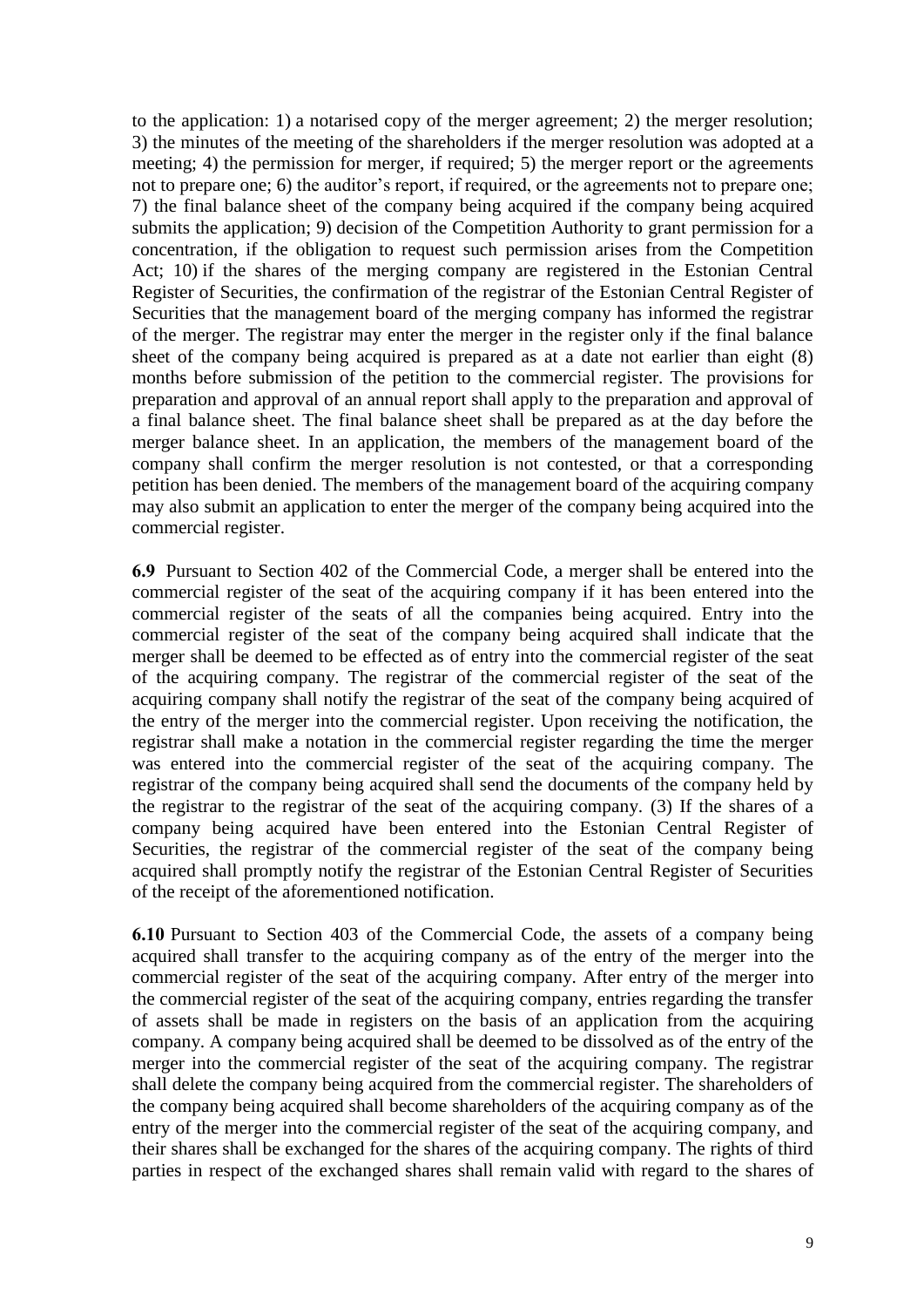the acquiring company. The shares of a company being acquired which are held by the acquiring company or by the company being acquired itself, or by a person acting in his or her own name but at the expense of the company shall not be exchanged and shall become invalid. A merger cannot be contested after its entry into the commercial register of the seat of the acquiring company. The members of the management board and the supervisory board, or the managing partners of a merging company shall be jointly and severally liable to the company, shareholders, or the creditors of the company for any damage wrongfully caused by the merger. The limitation period in respect of the aforementioned claim shall be five (5) years as of the entry of the merger into the commercial register of the seat of the acquiring company.

**6.11** If in case of a merger of companies when the property of more than one of the merging companies is encumbered with a commercial pledge, the merger may be entered into the commercial register only if the application submitted to the registrar of the commercial register to enter the merger into the register is accompanied by a notarised agreement of the pledgees regarding the ranking of pledge entries (Section 7(1) of the Commercial Pledges Act).

# **7. FINAL PROVISIONS**

**7.1** Pursuant to Section 18(2) and (5) of the Notary Fees Act, the transaction value of this Agreement is 100,000,000 kroons.

- 7.1.1 Pursuant to Sections 22 and 23 of the Notary Fees Act, the notary fee for certifying this notarial deed is 168,000 kroons + 20% VAT 33,600 kroons, amounting to a total of 201,600 kroons.
- 7.1.2 Pursuant to Section 35(1)(2), the notary fee for preparing transcripts shall be 3 kroons per each A4-format page plus VAT 0.60 kroons.
- **7.2** The notary fee shall be paid by the Acquiring Company.

**7.3** The notary fee shall be paid in the notary's office in cash or by card or within three (3) business days as of the conclusion of the Agreement by wire transfer to the bank account of the notary public. The certifier of the notarial deed has the right to withhold the documents which have been submitted for preparing the notarial act and which ought to be returned until the payment of the notary fee is made. The invoices regarding the payment of the notary fee are subject to enforcement under the Code of Enforcement Procedure. Pursuant to Section 38(2) of the Notary Fees Act, parties will be held jointly and severally liable to the notary public for the payment of the notary fee for the notarial act.

**7.4** The notarial deed has been prepared and signed in one (1) original, which shall be kept at the notary's office. On the day of certifying this Agreement, one (1) transcript shall be issued to the parties to the Agreement upon request. A digital transcript of the notarial deed shall be also available to the parties to the Agreement at the State Portal [www.eesti.ee.](http://www.eesti.ee/)

**7.5** Parties to the Agreement kindly ask the notary public to forward the certified transcripts of this Agreement to the Registry Department.

Before signing in the presence of the certifier of the notarial deed, the text of the Agreement has been provided for a review to the representative of the parties to the